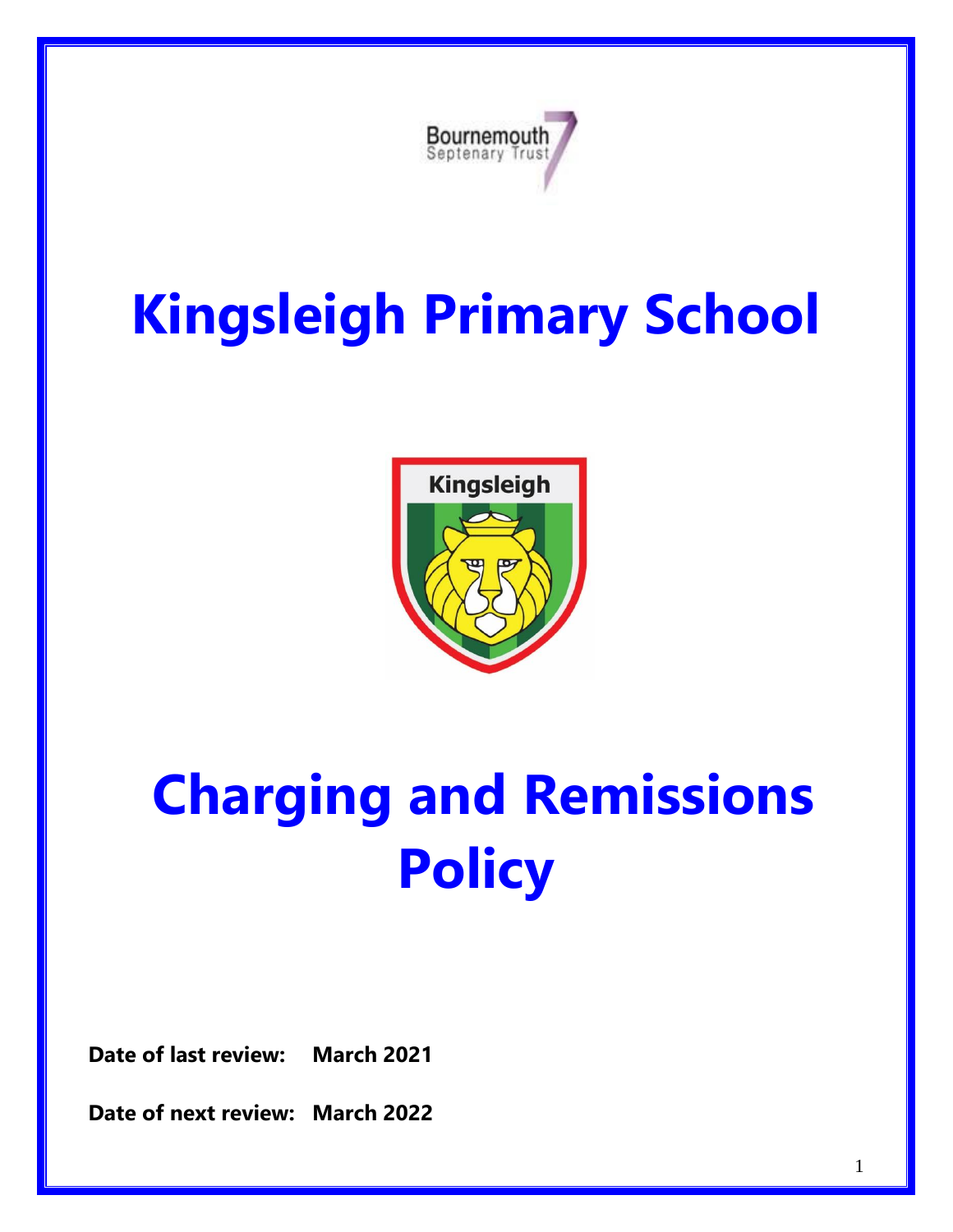# **Kingsleigh Primary School Charging and Remission Policy**

#### **Purpose**

We believe that all our pupils should have an equal opportunity to benefit from school activities and visits (curricular and extra curricular) independent of their parents'/carers' financial means. This charging and remissions policy describes how we will do our best to ensure a good range of visits and activities is offered and, at the same time, try to minimize the financial barriers which may prevent some pupils taking full advantage of the opportunities.

#### **What was consulted?**

The policy has been informed by A *quide to the Law for School Directors* and DfE quidance.

#### **Relationship to other school policies**

The policy complements the school's equality policy, curriculum policy, educational visits policy and the quality of education policy.

## **Charges for activities and events organised by the school may be requested for the following:**

- Ingredients and materials used in After School Clubs (e.g. Art club) when the parents express the desire to own the finished product;
- Activities and trips which take place in school hours (e.g, visiting speaker, transport to swimming lessons);
- Extended visits which take place during the school day and beyond (e.g. theatre visits, field trips, residential visits);
- Activities which take place after school hours (e.g. sports tournaments, discos, concerts);
- Instrumental tuition provided by external providers, including the cost of hiring the instrument.

Each visit or activity will only take place if at least 85% of voluntary contributions are received to enable us to fund it.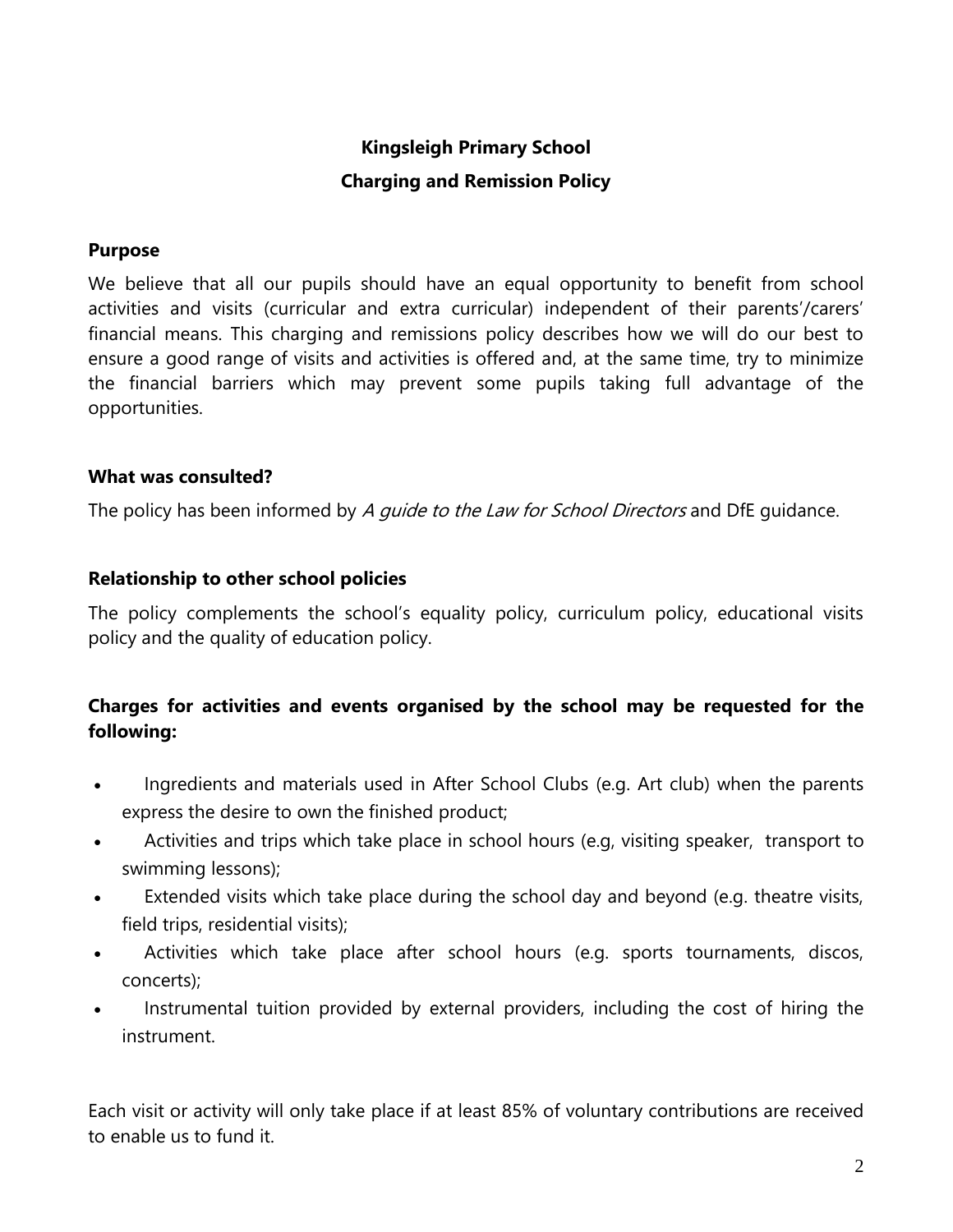If the shortfall on voluntary contributions is so great that the visit or activity is cancelled, all monies collected will be returned.

If a child is unable to take up their place on a visit due to illness or other unforeseen circumstances, **the school will, where possible, refund any payment which has already been made to another organisation.**

In cases of family hardship (e.g. where parents are in receipt of income support), the Directors may be prepared to meet all or part of the cost of visits and activities. Parents requiring such assistance should apply, in confidence, to the school.

These visits and activities enhance and support the school's curriculum and we rely on our close partnership with parents to help us provide the best opportunities for the children in our care.

It should be noted that...

- Parents are always informed before removing children from school premises for educational visits; and
- The school reserves the right to leave behind any child whose behaviour is a danger to him/herself or to others.
- The school reserves the right to go and collect a child from a school trip if they are behaving inappropriately or in a dangerous way.

## **Additional considerations:**

The Board of Directors recognises its responsibility to ensure that the offer of activities and educational visits does not place an unnecessary burden on family finances. To this end we will try to adhere to the following quidelines:

- Where possible we shall publish a list of visits at the beginning of the school year so that parents/carers can plan ahead.
- Apart from residential visits, the cost of school trips will come to a total of no more than £40 per pupil per year
- We have established a system for parents/carers to pay in instalments.
- When an opportunity for a trip arises at short notice it will be possible to arrange to pay by instalments beyond the date of the trip.
- We acknowledge that offering opportunities on a 'first pay, first served' basis discriminates against pupils from families on lower incomes and we will avoid that method of selection.